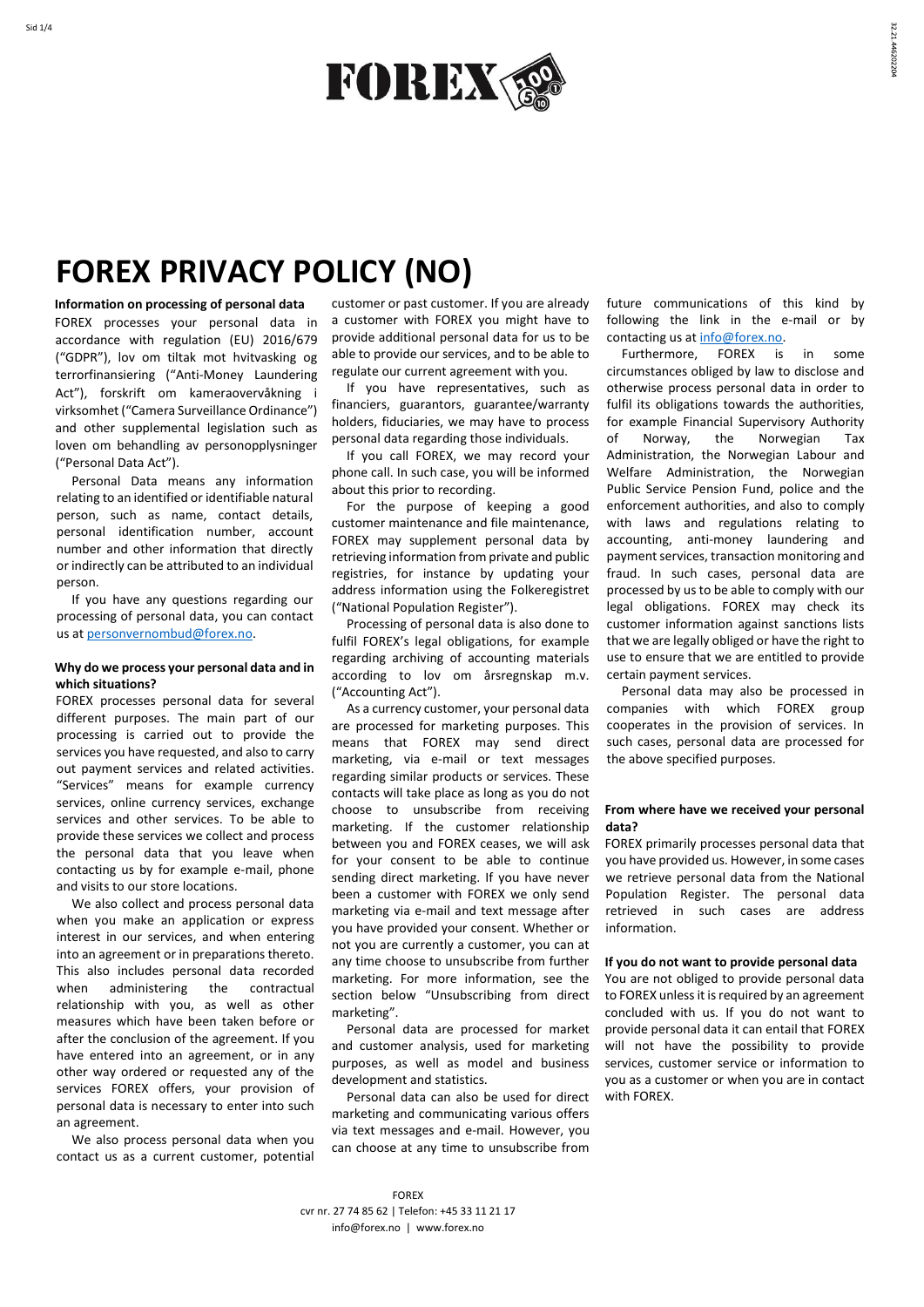

### **Unsubscribing from direct marketing**

At all times and free of charge, you may object to the processing of your personal data for direct marketing purposes. This applies regardless of whether you are a current or previous customer with FOREX, or if you otherwise have provided previous consent. You can unsubscribe by clicking the unsubscribe link in our e-mails, or by submitting your request to [personvernombud@forex.no,](mailto:personvernombud@forex.no) alternatively by mail to FOREX Aktiebolag, Stora Nygatan 27, 111 27 Stockholm.

 Marketing that is not direct marketing, for example via regular mail, may be sent to you regardless of whether you are a customer or not, provided that you have not signed up for a service that limits such marketing or otherwise declined such marketing.

#### **Video surveillance in our offices**

Both your and our staff's security is important to us, and therefore we have chosen to use video surveillance in our offices. The recorded material is only used to pre-empt, prevent and investigate crime and suspicions of crime. The material may be provided to the police and prosecutor authorities.

 The recordings take place 24 hours a day, and in specific cases sound is also recorded. The material is saved for 30 days. FOREX records and manages the recorded material in compliance with the GDPR, the Camera Surveillance Ordinance and the Personal Data Act. The legal basis for the storage is our legitimate interest, as we have carefully considered that your interests, fundamental rights and freedoms which require protection of personal data does not override our legitimate interest in this case.

## **Currency customers – for you who order currency, exchange money, or use our currency services**

As a currency customer, FOREX may ask for your contact information such as e-mail address and phone number. You can choose if you want to provide contact information, and which categories of information you want to provide. If we ask for your consent in one of our store locations, you will at the same time receive information regarding the purposes and means of the processing of personal data. The contact information you provide us can be used to reach you with information regarding the service you want to utilise. The contact information may also be used for

direct marketing and offers via e-mail and text message concerning similar products or services from FOREX. These communications will occur if you do not unsubscribe from further marketing actions.

At our exchange store locations you can, among other things, buy and sell currency. If you want to perform a single or several separate transactions with us, or if you otherwise want to initiate a business connection with FOREX, we may have to verify your identity, age and who your principal is. For example, according to the Anti-Money Laundering Act we are obligated to identify our customers and verify their identity when establishing a permanent customer relationship. The same obligation applies for single transactions that exceed the thresholds mentioned in the fifth chapter of the Anti-Money Laundering Act, or single transactions where we suspect or have reasonable grounds to suspect that the transaction is a part of money laundering or financing of terrorism, which we are obligated to report according to the Anti-Money Laundering Act. Suspected transactions mean for instance transactions of exceptionally high value.

 Furthermore, we might have to check if you are a politically exposed person, in which country your business is established, check information against European sanctions lists and retrieve information about the purpose and nature of the business connections. FOREX is obligated to take these measures, as a part of our work against risks for money laundering, against financing of terrorism, and to comply with the requirements of customer knowledge and customer relations as stipulated in the Anti-Money Laundering Act. FOREX's legal obligations emanating from the Anti-Money Laundering Act and applicable legislation regarding money laundering serves as the legal basis for this processing of your personal data.

 You are not obliged to provide personal data to us, but if you choose not to do so it can entail that FOREX will not have the possibility to provide currency services. When assessing risks and deviations of transactions FOREX may be obligated to report to the National Authority for Investigation and Prosecution of Economic and Environmental Crime (Økokrim). Any data provided in such reporting will be classified.

 FOREX may request that you show an ID to verify your age – we do not have the possibility to enter into agreements with persons under 16 years of age (Sweden and Norway), and persons under 15 years of age (Finland and Denmark).

#### **Automated decision-making and profiling**

For marketing purposes, FOREX will process personal data of currency exchange customers and other customers such as those who made currency reservations or have requested or utilised our services. Such processing of personal data is in part done by internal categorisation and analysis of customer groups and overall consumer and customer behaviour in general.<br>In addition, profiling

 In addition, profiling (automated processing of personal data to evaluate personal aspects) is conducted to form supporting data and statistical conclusions regarding customer analysis for marketing, method and business development. Personal data processed are those submitted by yourself to FOREX and supplementary data from public registries such as the National Population Register and other government agencies as well as financial institutes. As a result of profiling, you may receive tailored marketing communications. At any time, you have the right to object to the continued profiling and processing of your personal data for direct marketing purposes. You can do that by contacting us at [info@forex.no](mailto:info@forex.no) at or by clicking the link in the marketing e-mails you have received.

#### **Legal basis for processing of personal data**

If FOREX processes your personal data to be able to provide our services it is done to the extent this is necessary for the performance of a contract to which you are a party or in order to take steps prior to entering into a contract at your request.

 In addition, personal data are processed when it is necessary for compliance with FOREX's legal obligations, e.g. fulfilling obligations towards the Financial Supervisory Authority of Norway, the Norwegian Tax Administration, police or enforcement authorities. Such instances may relate to our legal obligations relating to accounting, antimoney laundering, combating the financing of terrorism, as well as applicable legislation regarding payment services, monitoring of transactions and fraud control.

 In case you have explicitly given your consent to FOREX's processing of your personal data for one or several specific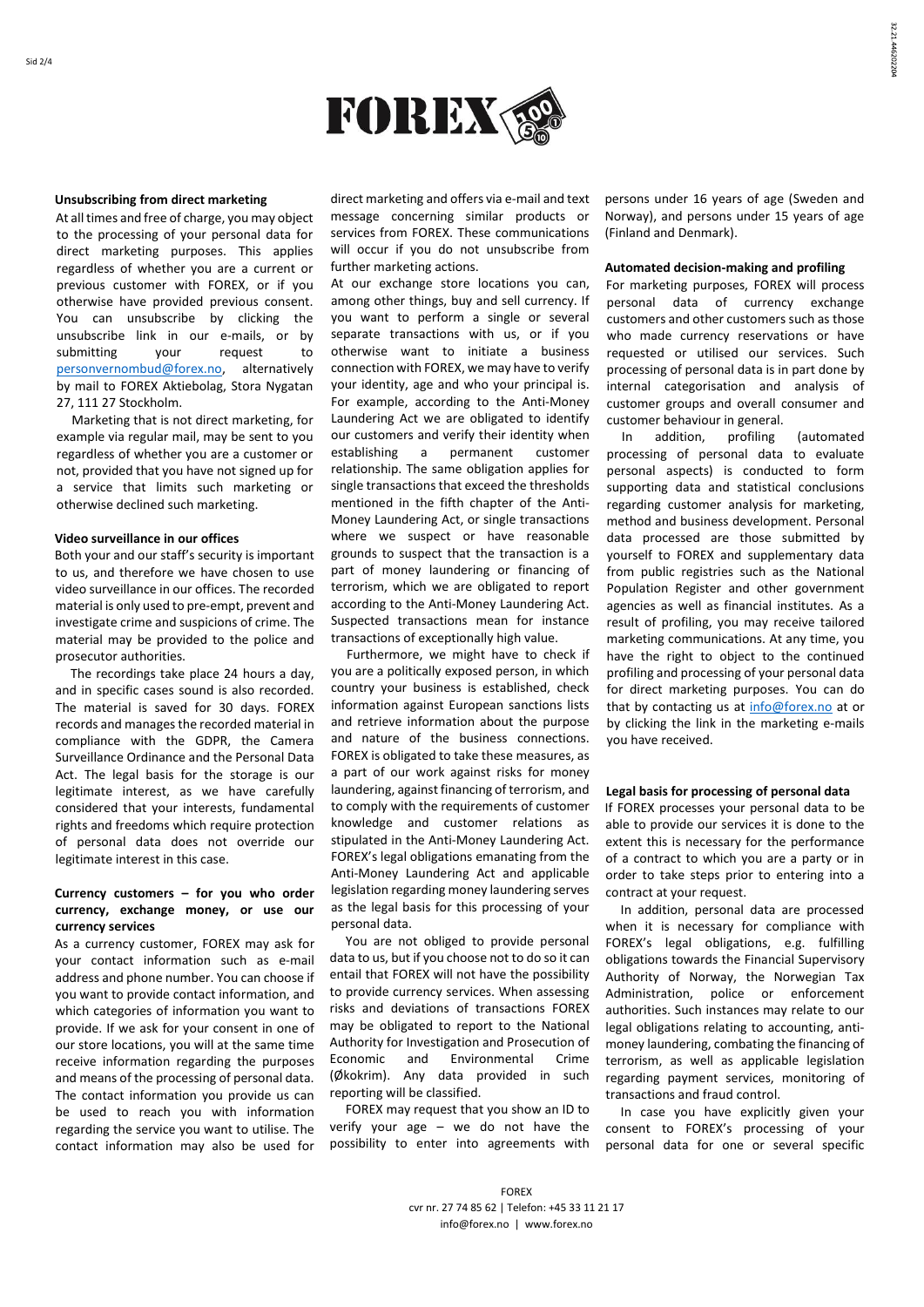

purposes, such consent will form the legal basis for processing of your personal data. If we ask for your consent, you will receive specified information regarding the processing subject to your consent and on what your consent entails.

 To the extent FOREX processes personal data more extensively than necessary for the purposes of performance of a contract or to comply with legal obligations, and the processing is not based on consent, the legal basis for such processing is FOREX's legitimate interests. FOREX has identified a legitimate interest for which the processing of personal data is necessary, and after careful assessment considered that your interests, fundamental rights and freedoms do not override FOREX's legitimate interests in such cases and do not require protection of personal data. FOREX has a legitimate interest to conduct market and customer analyses, prepare marketing activities, model and business development, statistics and to conduct direct marketing. In cases where personal data are processed in the context of such activities, FOREX's legitimate interests form the legal basis for such processing necessary for purposes of FOREX's legitimate interests as above.

## **Withdraw consent**

If FOREX processes your personal data based on your explicit consent, you have the right to withdraw such consent at any time. To do so, please inform us that you no longer accept the processing of your personal data based on your consent. However, such withdrawal of consent does not affect the lawfulness of processing based on consent before its withdrawal.

## **Recipients of personal data**

For the personal data disclosed by you and gathered from public registries to supplement data, FOREX is the main party receiving and processing personal data. In addition, the following categories of recipients may also receive personal data in some cases: a) authorities in Denmark and abroad to whom FOREX is legally obligated to disclose information as described above, b) companies with which the FOREX group cooperates to provide its services.

#### **Transfer of personal data outside EU/EEA**

Under certain circumstances, FOREX is obliged to transfer personal data abroad and outside the EU/EEA, in cooperation with government authority. In addition, such personal data may be transferred to to a company with which FOREX cooperates to provide its services.

 In cases where FOREX is controller of data to be transferred outside the EU/EEA, such transfers are made in compliance with the GDPR, and other supplementary legislation such as the Data Protection Act, to ensure equivalent protection of personal data. This means that either, there exists a decision by the EU Commission on the third country in question and its ensuring of adequate level of data protection, or that other appropriate safeguards are in place in that the recipient of personal data in a third country is subject to standard data protection clauses or binding corporate rules. In the absence of abovementioned grounds for transfer, FOREX will obtain a specific authorization from the competent supervisory authority or, alternatively, your explicit consent to the transfer of personal data. If we ask for your consent for such transfer, you will be informed of any possible data protection risks of the transfer. If you wish to receive additional information on the safeguards applicable to the transfer of your personal data outside the EU/EEA, please contact [personvernombud@forex.no.](mailto:personvernombud@forex.no)

#### **For how long is my personal data stored?**

How long your personal data will be stored depends on the purpose of the processing.

 If you are a customer, FOREX will retain your personal data if you remain our customer, i.e. as long as the agreement between you and FOREX remains valid. At the end of the customer relationship and upon agreement termination, your data will be retained by FOREX five more years, in order to manage legal claims and to exercise our rights and fulfil our obligations in relation to potential claims and inquiries by former currency exchange and in relation to authorities.

 However, the processing of the personal data will only continue as long there is a legal basis for it. FOREX is required to process some personal data to address obligations in relation to authorities such as the Financial Supervisory Authority of Norway, the Norwegian Tax Administration, police and the enforcement authorities, and to ensure compliance with rules pertaining to accounting, anti-money laundering and combating the financing of terrorism and

applicable payment services legislation, transaction monitoring, and fraud. Due to these regulatory requirements, we are obligated to retain personal data also when you are no longer our customer. For the above reasons, your data will be retained for a maximum period of 10 years after the agreement has terminated and your customer relationship with FOREX ceased.

 If you contact FOREX but do not enter into an agreement with us, your personal data will generally be retained for a maximum period of three months but may be stored further due to obligations under the Anti-Money Laundering Act. This processing is based on our and your legitimate interest of facilitating further contact. For instance, your account application may have been refused and you want to provide a new application within a short period of time. FOREX has, after careful assessment considered that your interests, fundamental rights and freedoms do not override FOREX's legitimate interest in such cases and do not require protection of personal data. To facilitate this process, the processing of personal data is necessary, and FOREX has after careful assessment considered that your interests, fundamental rights and freedoms do not override this legitimate interest.

 Regarding personal data deriving from a scanned ID, for example name and identification number, such personal data will not be retained if the exchange transaction does not exceed the threshold. Exceptions to this main rule can be made if the ID is deemed to be invalid or is suspected to be fake. In such a case a copy of the ID will be stored for a maximum of 30 days before it is deleted. The purpose of such processing is that we have to be able to provide a copy of the ID to the police, if there is a suspected crime according to the Anti-Money Laundering Act. The legal basis for the storage is the necessity for us to comply with our legal obligations.

 When in contact with customer service and if you have accepted that your phone call will be recorded, any such recording will be retained for a maximum period of three months. The legal basis for the processing of this personal data is FOREX's legitimate interests, as FOREX has a legitimate interest to process the sound file for education purposes and to develop customer service. FOREX has after careful assessment considered that your interests and fundamental rights do not override FOREX's legitimate interests in this